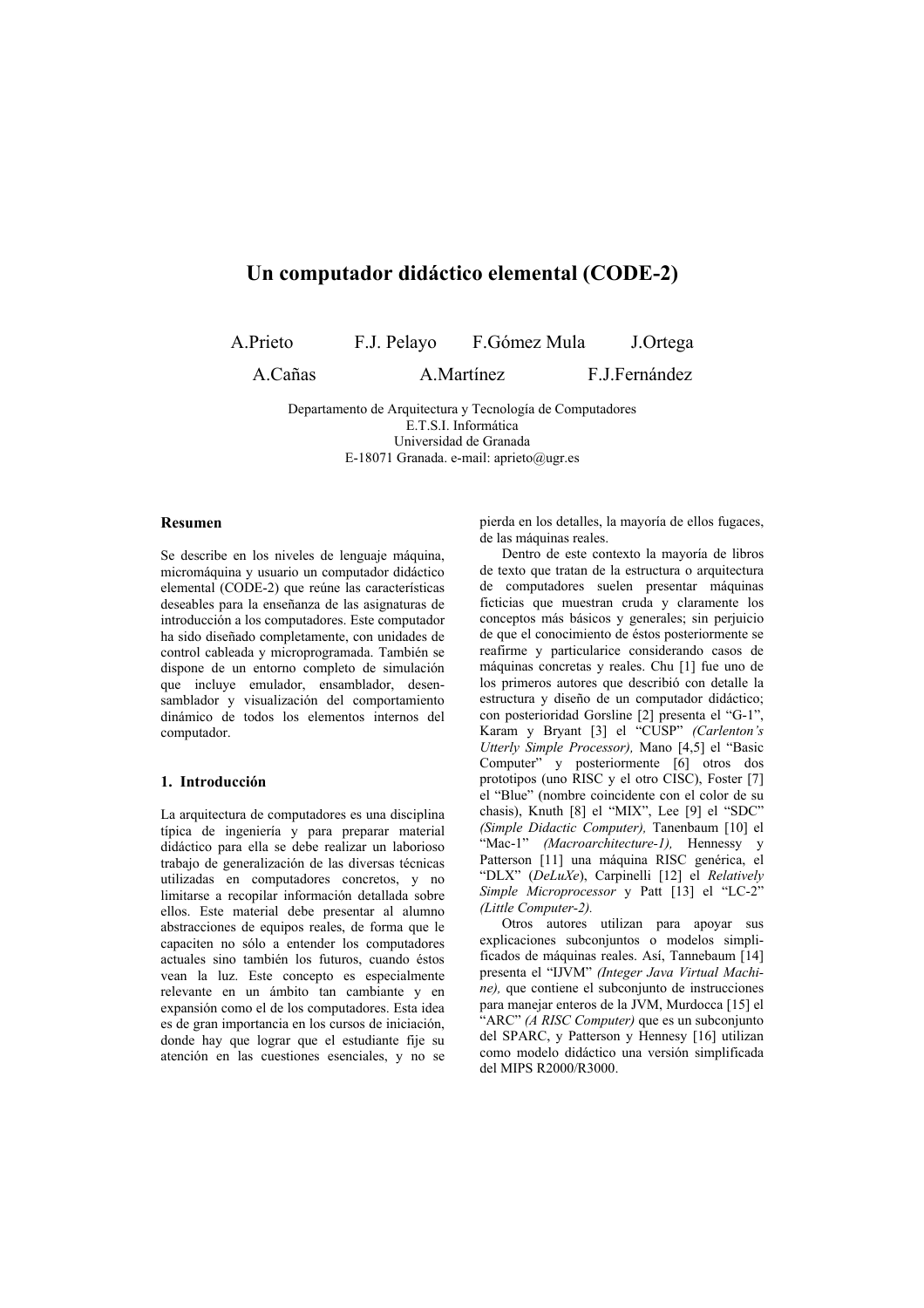Los autores españoles de textos de introducción a la estructura de computadores también suelen considerar máquinas ideales. Este es el caso del procesador descrito por de Miguel [17], el "ODE" (Ordenador Didáctico Elemental) de Prieto, Lloris, Pelayo y Gómez-Mula [18-21], la "MS" (Máquina Sencilla) de Ayguadé, Navarro y Valero-García [22], y la Máquina Rudimentaria de Hermida, del Corral, Pastor y Sánchez [23,24], también descrita por Ruz [25]. Gregorio Fernández, con una gran sentido pedagógico, presenta su curso de arquitectura y sistemas operativos [26] partiendo de una máquina muy sencilla "Simplez(+i4)", que va ampliando en máquinas virtuales sucesivas conforme va introduciendo conceptos más complejos: "Algoritmez", "Registrez", "Monoalgoritmez" y "Multialgorítmez"

Ante esta plévade de máquinas didácticas. Fermín Sánchez presentó en la edición anterior de estas iornadas [27] un interesante trabajo en el que definió las características deseables en un procesador pedagógico para la enseñanza básica de arquitectura de computadores. En él, aparte de describir las características indicadas, se comparaban tres de los procesadores citados anteriormente: el MS, el DLX y la Máquina Rudimentaria. Estas tres máquinas se acercaban en mayor o menor grado al modelo preconizado en [27], pero ninguna de ellas lo seguía plenamente.

En el presente trabajo presentamos un Computador Didáctico Elemental (CODE-2) que consideramos satisface plenamente las especificaciones y prestaciones propuestas en [27]. De este computador en la actualidad se dispone del siguiente material:

- · Definición de la estructura accesible por el programador y del lenguaje máquina.
- · Definición de un lenguaje ensamblador
- · Implementación de un emulador para un enforno MS-Windows
- · Implementación de un ensamblador cruzado. para un entorno MS-Windows.
- · Implementación de herramientas integradas para trabajar con CODE-2 (contiene además del ensamblador y emulador, depurador, desensamblador, visualización del funcionamiento dinámico de cada una de los elementos del procesador, etc.)
- · Diseño completo de CODE-2 con unidad de control cableda
- · Diseño completo de CODE-2 con unidad de control microprogramada.
- · Diseño de CODE en VHDL
- Construcción de un entrenador CODE-2 con circuitos lógicos programables (FPGA).

El resto del trabajo se estructura de la siguiente forma: la Sección 2 presenta las características generales de CODE-2 cotejándolas con las indicadas en [27] para un procesador pedagógico ideal; la Sección 3 presenta someramente el repertorio de instrucciones máquina. El computador CODE-2, para ser utilizado por los alumnos como entrenador, se ha montado en un bastidor y su panel frontal contiene visualizadores de los principales elementos internos, en la forma que se describe en la Sección 4. La Sección 5 considera las pautas seguidas para el diseño de la máquina; por último, la Sección 6 presenta las conclusiones.

### 2. Características de CODE-2

Obviamente un procesador didáctico ideado para introducir la estructura y el funcionamiento de un computador debe tener los elementos indispensables para que el alumno adquiera los conocimientos que pretenden. En un curso básico estos se conocimientos se centran en conceptos tales como: memoria principal, puertos de entrada/salida (E/S), unidad de procesamiento de datos, unidad de control, buses, etc., así como los relacionados con la estructura de dichos elementos a nivel de micromáquina (RTL): contador de programa (PC), puntero de pila (SP), banco de registros (RF), unidad aritmético-lógica, biestables indicadores de la ALU. etc. También deben introducirse los conceptos básicos inherentes al funcionamiento dinámico del procesador: fases y estados en la ejecución de una instrucción, activación de los biestables indicadores, circulación de la información por los buses, sincronización etc

En la Figura 1 se muestra un esquema de los elementos de CODE-2 a los que se tiene acceso desde el lenguaje máquina; es decir, esta figura presenta los elementos visibles al programador. Las principales características de CODE-2 son:

1. Su arquitectura es sencilla y ortogonal. En efecto, dispone de tan sólo 16 instrucciones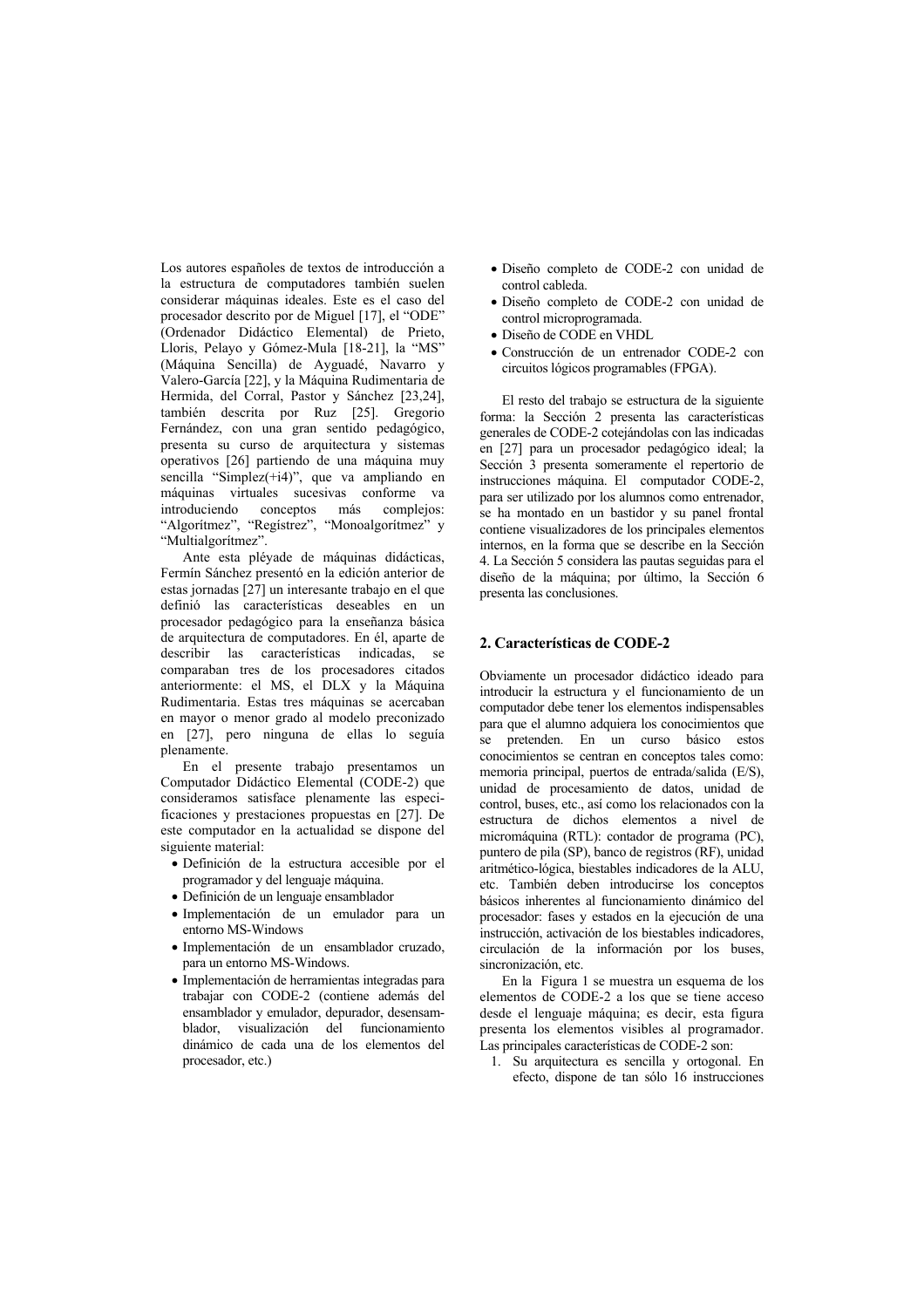

Figura 1. Elementos de CODE-2 accesibles al programador

máquina, coincide el tamaño de los datos y las instrucciones (16 bits) con lo que se evitan problemas de alineamiento y se facilita el diseño del procesador, la memoria es de 128 Kbytes haciéndose su direccionamiento por palabras y no por bytes. La unidad de procesamiento de datos dispone de un banco de 16 registros  $(RF)$  de 16 bits. El formato de las instrucciones es completamente ortogonal (Figura 2), estando ubicado el código de operación (codop) siempre en los cuatro primeros bits. En la Figura 2,  $rx$ ,  $rs$  y  $ra$ representan registros de RF, cnd la condición de salto, y  $v$ , un valor inmediato de 8 bits.

 $\mathcal{D}$ También sigue la tendencia RISC, en cuanto es una arquitectura de carga-almacenamiento. En efecto, todas las operaciones de la ALU se hacen entre registros de RF, cuyos contenidos pueden cargarse o memorizarse con dos



Figura 2: Formatos de las instrucciones de  $CODE-2$ 

instrucciones específicas, una de carga desde memoria  $(LD)$  y otra de almacenamiento en memoria  $(ST)$ , respectivamente. Hay cuatro espacios de direcciones (Figura 1): direcciones de registros (16), direcciones de memoria (64 Kp), direcciones de puertos de entrada (256), y direcciones de puertos de salida (256). El registro  $rE$  del banco de registros (Figura 1) actúa como puntero de pila  $(SP)$ , y, al igual que el contador de programa ( $PC$ ), es de 16 bits. El registro  $rD$  se utiliza para almacenar direcciones (direccionamiento indirecto).

 $\mathcal{L}$ La ALU realiza operaciones muy sencillas: suma y resta de enteros en complemento a 2. operación lógica NAND, y desplazamientos a derecha e izquierda. Se dispone de cuatro biestables indicadores: cero  $(Z)$ , signo  $(S)$ , acarreo  $(C)$ , y desbordamiento  $(V)$ .

Especial cuidado se ha tenido en la planificación de los direccionamientos a memoria, que intervienen sólo en las instrucciones de carga  $\widehat{(LD)}$ y de almacenamiento (ST). En efecto, los direccionamientos se realizan sumando el contenido del registro rD y el campo v de la instrucción; siendo, por tanto, la dirección efectiva  $d=rD+v$ . De esta forma se puede tener, como casos particulares: direccionamiento directo (si  $rD=H'0000$ ), direccionamiento indirecto a través de registro (si  $v=H'00$ ), direccionamiento indexado (si  $rD$  hace las funciones de índice) y direccionamiento relativo a base (si rD hace las funciones de base y  $\nu$  las de desplazamiento).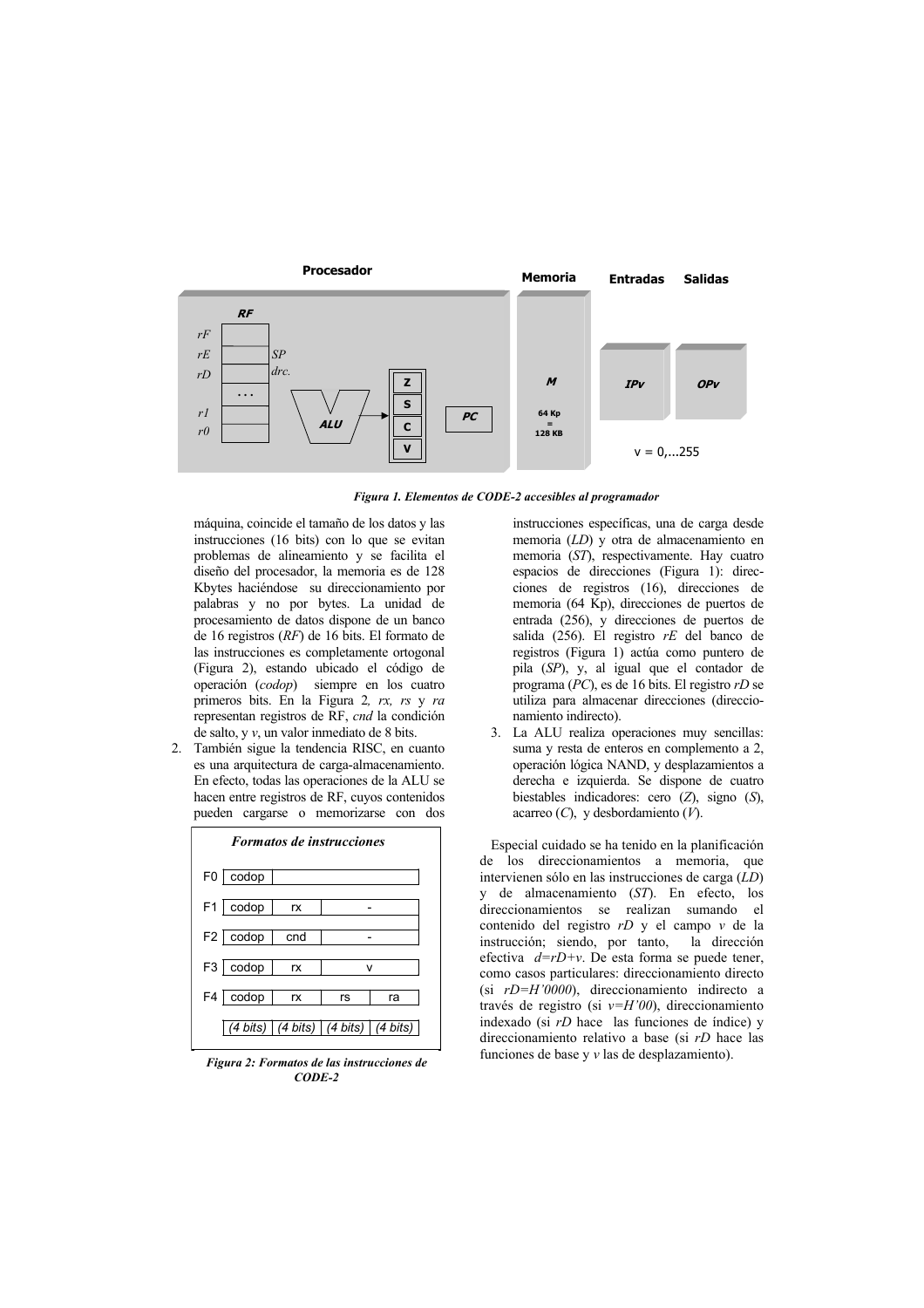En consecuencia consideramos que CODE-2 reúne todos los requisitos establecidos en [27] para un procesador pedagógico.

#### 3. Repertorio de instrucciones máquina de CODE-2

El repertorio de instrucciones máquina de CODE-2 se muestra en la Tabla 1. Los nemotécnicos que se utilizan son los propuestos en el estándar IEEE 694 [28]. Aparte de las instrucciones de carga y almacenamiento (comentadas en la sección anterior) hay dos instrucciones de carga inmediata de registros, que utilizan el formato F3 (Figura 2): una de ellas (LLI) carga la parte baja del registro especificado en la instrucción y otra  $(LHI)$  la parte alta del registro. También se han incluido instrucciones específicas de entrada y salida, lo cual no impide que el profesor explique la posibilidad de realizar entradas y salidas utilizando direcciones del mapa de memoria. Las instrucciones de salto y de llamada a subrutina utilizan el formato F2, de forma que el segundo campo de 4 bits especifica si la bifurcación es incondicional  $(cnd=0000)$  o, en caso contrario la condición de salto (especificada con otros valores de *cnd*). La dirección de salto hay que almacenarla previamente en el registro rD del banco de registros.

Debido a la ortogonalidad de CODE-2, que divide todas las instrucciones en campos de 4 bits (1 cifra hexadecimal) es inmediato pasar de nemónicos a código hexadecimal; en efecto, la primera cifra hexadecimal identifica el *codon*. la segunda uno de los 16 registros de RF  $(0, 1, \ldots,$ E,F) o la condición de salto, y los otros dos campos dos registros o un valor inmediato  $(v)$ , en hexadecimal

Cuando se realiza un programa en lenguaje máquina para CODE-2, se recomienda al alumno cargar en los registros r0 y r1 los valores  $0 \times 1$ , respectivamente, con dos instrucciones LLI. Una vez almacenados estos valores, resulta inmediato llevar el contenido de un registro a otro (con la instrucción de suma, sumando el contenido de r0 al registro origen, y llevando el resultado al registro destino), o incrementar o decrementar el contenido de un registro (sumándole o restándole el contenido de r1, respectivamente).

Además del lenguaie máquina, se ha definido un lenguaje ensamblador, siguiendo el estándar IEEE694 [28] tanto para la definición de los nemónicos (que coinciden con los de la cuarta columna de la Tabla 1) como de las directivas que se han implementado (ORG, EQU, DW, DR e  $INCLUDE$ .

#### 4. Montaje de CODE-2

El CODE-2, para ser utilizado por los alumnos como entrenador, se encuentra montado en un pequeño bastidor cuyo panel frontal se muestra en la Figura 2, y que contiene los siguientes elementos<sup>.</sup>

| Codop   |            |                     |               |                        |                |                                                                                       |
|---------|------------|---------------------|---------------|------------------------|----------------|---------------------------------------------------------------------------------------|
| binario | <b>Hex</b> | <b>Nombre</b>       | Nemó-<br>nico | Pára-<br>metros        | For.           | <b>Explicación</b>                                                                    |
| 0000    | $\Omega$   | Cargar              | LD            | $rx$ , $[v]$           | F <sub>3</sub> | $rx \leftarrow M(rD+v)$                                                               |
| 0001    | 1          | Almacenar           | ST            | $\lceil v \rceil$ , rx | F3             | $M(rD+v) \leftarrow rx$                                                               |
| 0010    | 2          | Carga inme.baja     | Ш             | rx,v                   | F <sub>3</sub> | $rx(15:8) \leftarrow H'00$ ; $rx(7:0) \leftarrow v$                                   |
| 0011    | 3          | Carga inme. alta    | LHI           | rx,v                   | F3             | $rx(15:8) \leftarrow v$                                                               |
| 0100    | 4          | Entrada             | ΙN            | rx,IPv                 | F <sub>3</sub> | $rx \leftarrow IPV$                                                                   |
| 0101    | 5          | Salida              | <b>OUT</b>    | OPv,rx                 | F <sub>3</sub> | $OPV \leftarrow r x$                                                                  |
| 0110    | 6          | Suma                | <b>ADDS</b>   | rx,rs,ra               | F4             | rx←rs+ra                                                                              |
| 0111    | 7          | Resta               | <b>SUBS</b>   | rx,rs,ra               | F <sub>4</sub> | $rx \leftarrow rs$ -ra                                                                |
| 1000    | 8          | <b>NAND</b>         | <b>NAND</b>   | rx,rs,ra               | F <sub>4</sub> | $rx \leftarrow (rs \cdot ra)'$                                                        |
| 1001    | 9          | Desplaza izguierda  | <b>SHL</b>    | <b>rx</b>              | F <sub>1</sub> | C←rx(15), rx(i)←rx(i-1), i=15,,1; rx(0)←0                                             |
| 1010    | A          | Desplaza derecha    | <b>SHR</b>    | rx                     | F <sub>1</sub> | $C \leftarrow rx(0)$ , $rx(i) \leftarrow rx(i+1)$ , $i=0,,14$ ; $rx(15) \leftarrow 0$ |
| 1011    | B          | Desplaza arit. dch. | <b>SHRA</b>   | <b>rx</b>              | F <sub>1</sub> | $C \leftarrow rx(0)$ , $rx(i) \leftarrow rx(i+1)$ , $i=0,,14$                         |
| 1100    | C          | Salto               | $B -$         | cnd                    | F <sub>2</sub> | Si cnd se cumple, $PC \leftarrow rD$                                                  |
| 1101    | D          | Subrutina           | CALL-         | cnd                    | F <sub>2</sub> | Si cnd se cumple, rE←rE-1, M(rE)←PC, PC←rD                                            |
| 1110    | E          | Retorno             | <b>RET</b>    |                        | F <sub>0</sub> | $PC \leftarrow M(rE); rE \leftarrow rE + 1$                                           |
| 1111    | F          | Parar               | <b>HALT</b>   | ٠                      | F <sub>0</sub> | Parar                                                                                 |

Tabla 1. Repertorio de instrucciones de CODE-2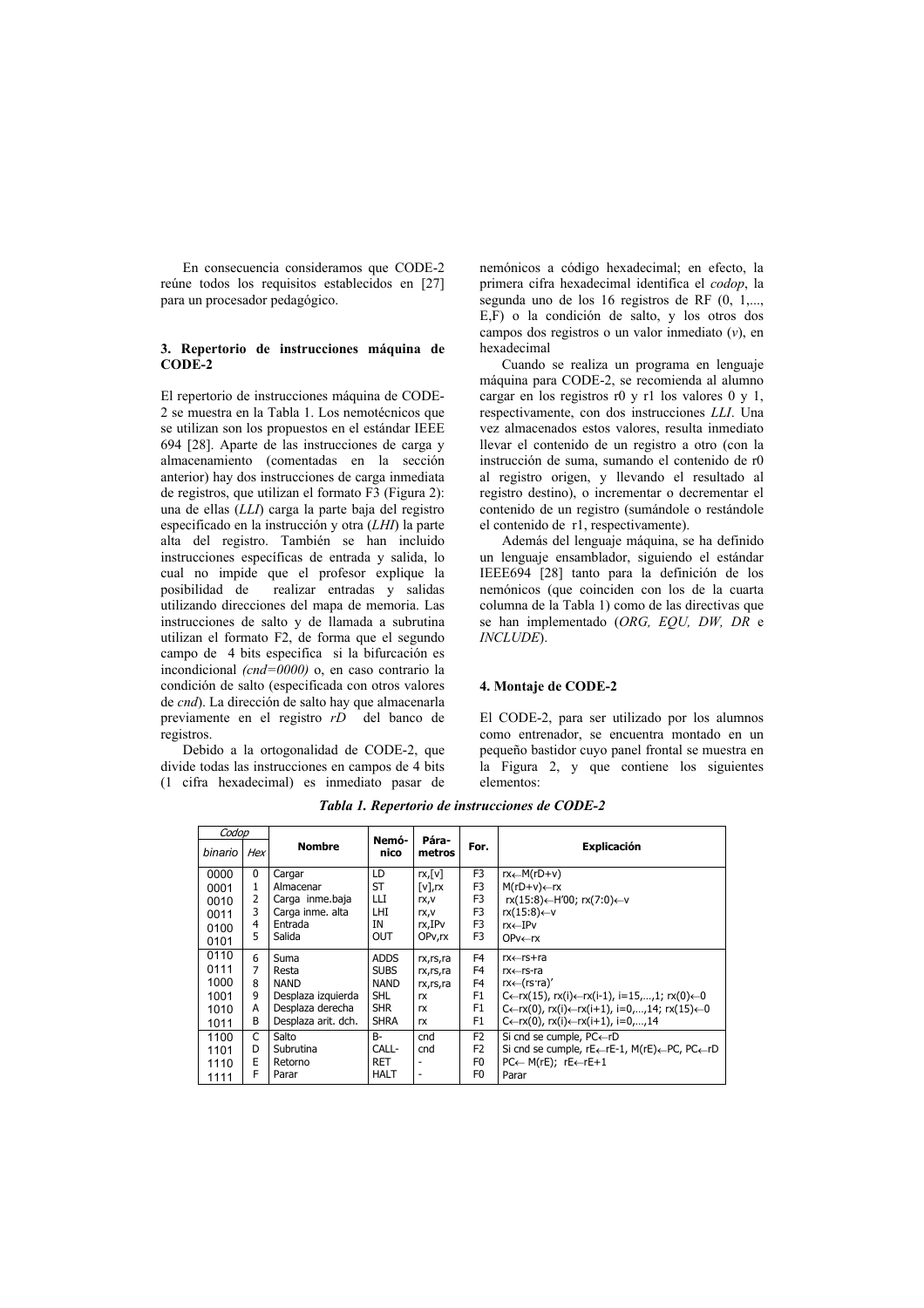

Figura 3. Panel de control de CODE-2

- · Interruptores ON/OFF, para funcionar en Modo Paso a Paso, del que se puede salir con el pulsador CONTINUAR.
- · Teclado hexadecimal, para introducción de programas y datos.
- · Puertos de salida 1 (OP1) y 2 (OP2). La información se visualiza en hexadecimal.
- · Teclas de órdenes: Dirección, Registros, Cargar, Ejecutar, y Continuar.
- · Pilotos indicando el valor de los biestables indicadores de la ALU (Z, S, C y V) y visualizadores de los contenidos de los registros  $IR \vee PC$ .

Una vez activado el interruptor ON/OFF, bajo el control de las teclas de órdenes, pueden realizarse las siguientes tareas:

- · Seleccionar una posición de memoria previamente tecleada. Con lo que en OP1 aparece la dirección y en OP2 su contenido.
- Cargar un valor en una posición de memoria.
- Seleccionar los registros.
- Cargar un valor en un registro.
- Ejecutar un programa.

Para gestionar el funcionamiento de las teclas de órdenes, la memoria de CODE-2 contiene un pequeño monitor, que se ubica en la zona ROM de la memoria principal.

#### 5. Estructura y diseño de CODE-2

La Figura 4 muestra la estructura del procesador de CODE-2, cuyo funcionamiento se determina por medio de 29 señales de control. Se han diseñado dos unidades de control, una cableada y otra microprogramada.

El diseño de la unidad de control cableada se realiza partiendo de un diagrama de flujo del repertorio de instrucciones. Por otra parte realizamos una tabla con una lista de todas las microoperaciones (40) que hay que generar, y que se muestra parcialmente en la Tabla 2. A partir de las columnas segunda y tercera de la tabla resulta inmediato obtener las funciones de conmutación correspondientes a cada señal de control. Por ejemplo, para implementar la señal de control  $b$  se suman todos los términos que aparecen en la columna tercera correspondientes a las filas donde aparezca  $b=1$  en la segunda columna. A título de ejemplo, algunas de las 29 funciones de conmutación obtenidas se muestran en la Tabla 3.

La unidad de control se implementa según el modelo que se incluye en la parte derecha de la Figura 4. Un reloj actúa sobre un contador de 4 bits ("estado", en la figura) que va generando los distintos ciclos de cada instrucción.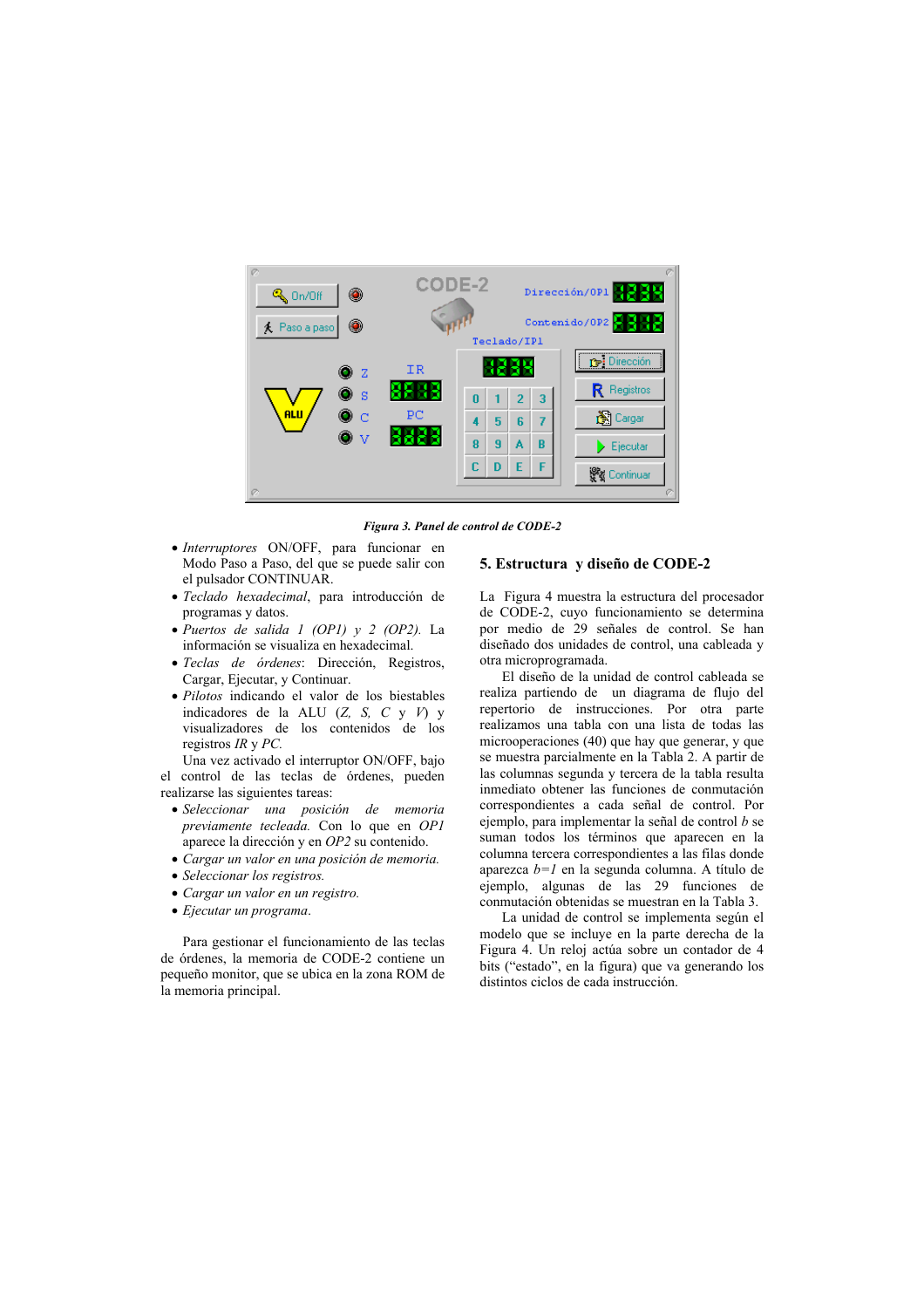

Figura 4. Esquema completo del procesador de CODE-2

En el ciclo en que finaliza una instrucción se hace  $cl=1$ , con lo que el contador pasa a generar otra secuencia de ciclos: c0, c1, c2, ... La Figura 5 muestra un esquema de la lógica combinacional de control, que contiene un decodificador de instrucciones, un decodificador de estado y un selector de condición, que, en las instrucciones de bifurcación, proporciona a su salida (FFc) un valor que es 1 si efectivamente hay que generar el salto. Con avuda de este esquema, y la Tabla 2 es inmediato sintetizar las distintas señales de control. En la Figura 5, a título de ejemplo, se muestran los esquemas de las señales k, c,  $\overline{R}/W$  e  $\mathcal{V}$ .

Más fácil de diseñar y describir resulta la unidad de control microprogramada, que sigue un esquema completamente clásico, y cuyos detalles pueden verse en [29].

#### 7. Conclusiones

Un computador es un sistema de gran complejidad y cuya estructura y funcionamiento requiere el conocimiento de un gran número de conceptos. Debido a ello la mayoría de profesores de esta materia optan por utilizar máquinas ficticias donde explicar con claridad los conceptos más generales y básicos que se aplican a cualquier máquina real. El problema fundamental a la hora de seleccionar una máquina ideal estriba en buscar un compromiso adecuado entre cualidades didácticas (presentar sólo cuestiones esenciales) y complejidad (entrar en excesivos detalles).

En el presente trabajo proponemos un Computador Didáctico Elemental (CODE-2), que consideramos (Sección 2) reúne todas las características deseables en un procesador pedagógico para la enseñanza básica de la arquitectura de computadores [27]. Detalles adicionales sobre CODE-2 se encuentran en [29], y en la dirección web

## http://atc.ugr.es/intro\_info\_mcgraw.html

se incluye un entorno didáctico completo (emulador, ensamblador, desensamblador, etc.), así como su diseño VHDL. En la actualidad se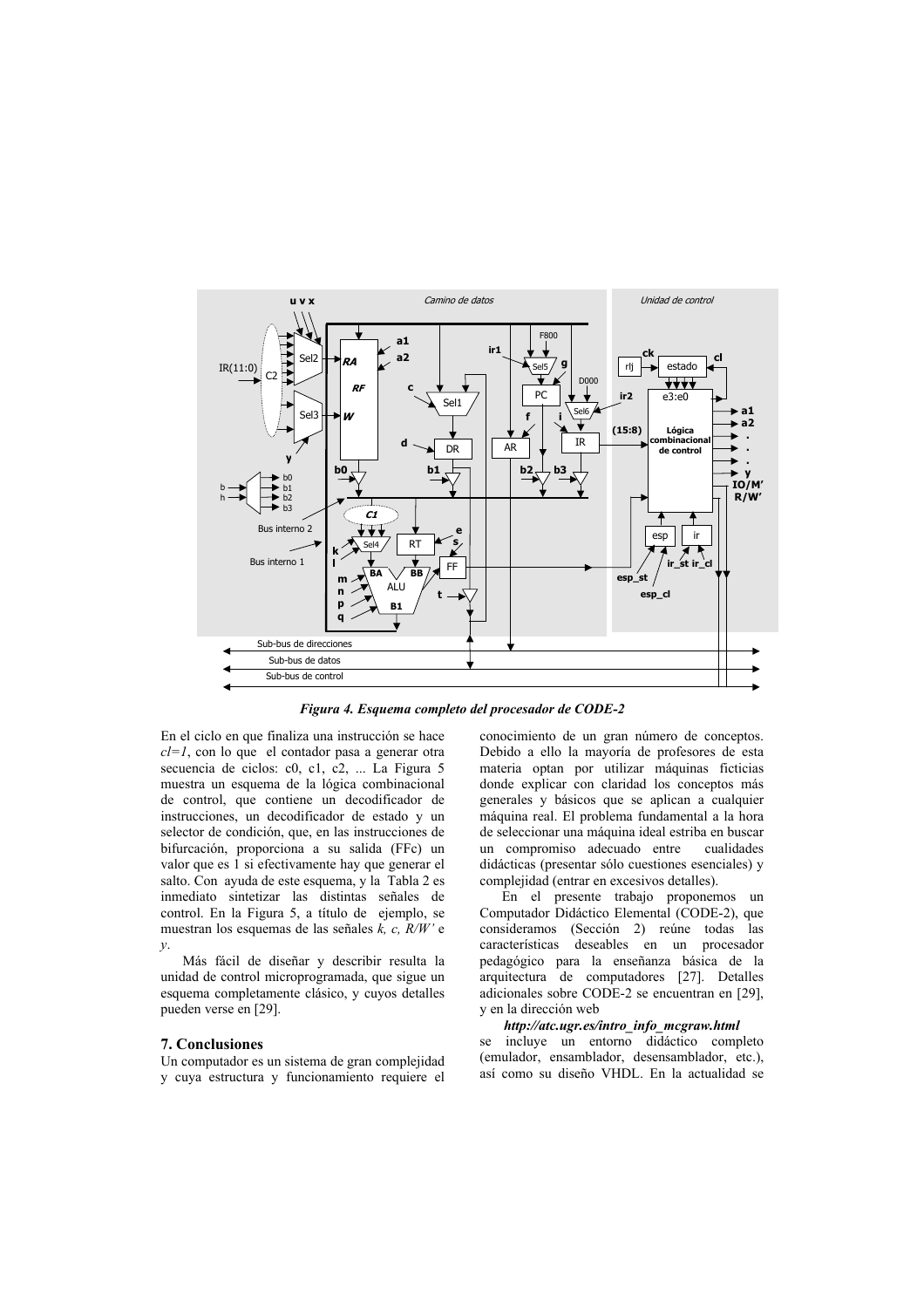| <b>Microoperaciones</b>                  | Señales a generar               | Situación en que debe generarse<br>la microoperación     |
|------------------------------------------|---------------------------------|----------------------------------------------------------|
| $AR \leftarrow H'00 \# #IR(7:0)$         | $b=h=1,k=0,l=1,m=n=p=q=0,f=1$   | $c5.14 + c5.15$                                          |
| $AR \leftarrow 00' H # # IR(7:0) + RT$   | $b=h=1, k=m=0, n=p=1, q=0,f=1$  | $c6.10 + c6.11$                                          |
| $AR \leftarrow all \leftarrow PC$        | $b=1, h=k=i=m=n=p=q=0, f=1$     | $c1$ ir'                                                 |
| $AR \leftarrow RF$                       | $a1=1, b=h=0, k=0, I=0, f=1$    | c6 ID FFc+c5 IE                                          |
| $DR \leftarrow \text{alu} \leftarrow PC$ | $b=1, h=0, m=n=p=q=0, c=0, d=1$ | c7.ID.FFc+c7.IE                                          |
|                                          |                                 |                                                          |
| $RF \leftarrow RT+1$                     | $m=p=q=0, n=1, a2=1$            | $c6$ <sup>-IE</sup>                                      |
| $RT \leftarrow PC$                       | $b=1, h=0, e=1$                 | $c2$ ·ir'                                                |
| $RT \leftarrow RF$                       | $a1=1.b=h=0.e=1$                | $c5(10+11+16+17+18+1E)+c613$                             |
| WA←EΉ                                    | y=1                             | c5 ID FFc+c6 IE                                          |
| WA←rx                                    | $y=0$                           | $c5(I2+I3+I9+IA+IB)+c6(I6+I7+I8)$<br>$+c7(13+14) + c810$ |

Tabla 2. Lista parcial de las microoperaciones a implementar

esta procediendo al montaje de varios prototipos usando circuitos lógicos programables (FPGA).

CODE-2 se presenta en cursos de Ingeniería Informática y de Ingeniería Electrónica de la Universidad de Granada, según distintos niveles de complejidad y abordándose su diseño en profundidad de forma completa y utilizando diversas metodologías de implementación. Concretamente, en la primera de las titulaciones citadas, se considera a CODE-2 en las siguientes asignaturas:

- $\bullet$  "Introducción a los computadores" (1.1, primer curso, primer cuatrimestre): Programación en lenguajes máquina y ensamblador, y utilización de CODE-2.
- "Estructura de computadores" (2.1): diseño



Figura 5. Esquema simplificado de la lógica combinacional de la unidad de control

completo de CODE-2 al nivel de micromáquina. Hay que hacer notar que en un cuatrimestre previo (1.2) el alumno ha cursado la asignatura "Tecnología de Computadores I", donde ha estudiado todos los elementos que intervienen en el diseño, que son los siguientes: decodificador binario, selector de datos, adaptador triestado, ALU, registro, biestable asíncrono, banco de registros, reloj y contador binario de 4 bits.

- · "Diseño de circuitos microelectrónicos" (3.2): diseño VHDL de CODE-2
- · "Sintesis automática de arquitecturas VLSI" (4.2): implementación de CODE-2 utilizando circuitos lógicos programables.

En consecuencia, consideramos a CODE-2 como una potente herramienta didáctica, utilizable como caso práctico para presentar conceptos de distinto nivel de complejidad.

#### **Referencias**

[1] Y.Chu. Digital Computer Design Fundamentals. McGraw-Hill, 1962.

[2] G.W.Gorsline. Computer Organization: Hardware/Software. Prentice Hall, 1986.

[3] G.M.Karam, J.C.Bryant. Principles of Computer Systems. Prentice Hall, 1992.

 $[4]$  M.M. Mano. Computer System Architecture. Prentice Hall, 1976.

M.M.Mano. Arquitectura de  $\lceil 5 \rceil$ 

computadores. 3ª Ed. Prentice Hall, 1994.

[6] M.M.Mano, C.Kime, Logic and computer design fundamentals. Prentice Hall, 1997.